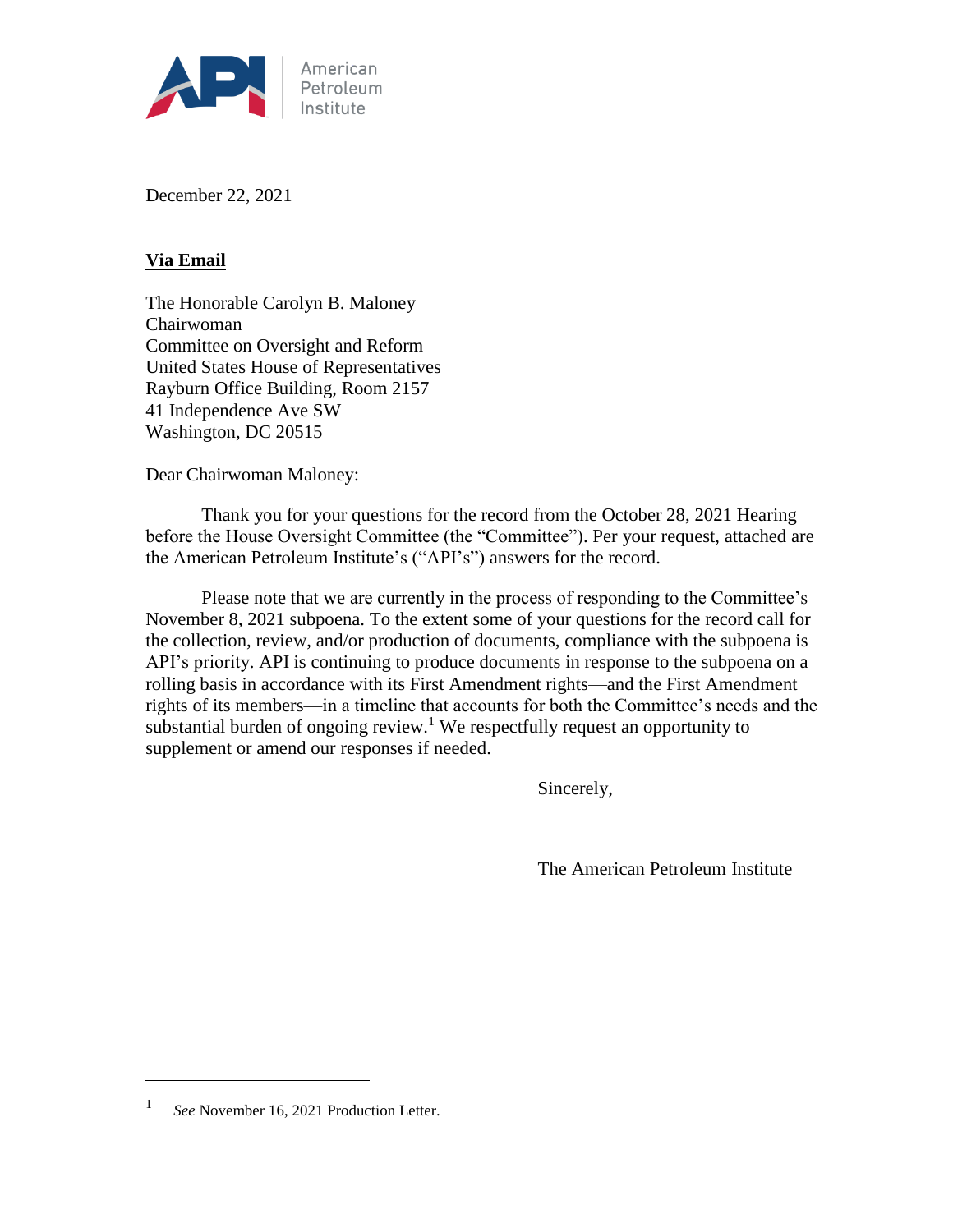### RESPONSES OF AMERICAN PETROLEUM INSTITUTE<sup>1</sup> TO QUESTIONS FOR THE RECORD

## OCTOBER 28, 2021 HEARING BEFORE THE HOUSE COMMITTEE ON OVERSIGHT AND REFORM FUELING THE CLIMATE CRISIS: EXPOSING BIG OIL'S DISINFORMATION CAMPAIGN TO PREVENT CLIMATE ACTION: TESTIMONY FROM AMERICAN PETROLEUM INSTITUTE'S PRESIDENT AND CEO MIKE SOMMERS

December 22, 2021

## **Chairwoman Carolyn B. Maloney**

**Question 1. In response to Rep. Wasserman Schultz' question regarding API's spending in opposition to the Build Back Better Act, you testified, "Congresswoman, we have worked to influence the process, particularly on issues that will affect oil and gas…[but] I don't have those numbers at my fingertips."** 

**How much has API spent to defeat the Build Back Better Act or weaken its provisions, including provisions within the American Jobs Plan and the American Families Plan, either directly or indirectly through the funding of third-party organizations?**

## *Response:*

 $\overline{a}$ 

API was formed in 1919 and is the national trade association representing America's oil and natural gas industry. Our nearly 600 members—from large integrated oil and gas companies to small independent operators—comprise all segments of the industry. API member companies are producers, refiners, suppliers, retailers, pipeline operators, marine transporters, marketers, and service and supply companies providing much of our nation's energy.

API supports bipartisan energy and climate policies in Congress that address the challenge of climate change. Our spending reflects our goal of educating the public and policymakers about how best to approach America's energy needs and provide affordable, reliable energy.

We support policies that accelerate the progress we have already made in meeting our country's energy needs while also reducing emissions. Halting U.S. energy development or imposing new taxes that send investment overseas will hurt climate progress, risk jobs, and threaten the national energy security we have worked so hard to create. Shifting the United States to foreign energy sources will likely increase  $CO<sub>2</sub>$  emissions and reduce revenue that funds education and key conservation programs. Indeed, limiting domestic energy production runs counter to API's goal of emissions reductions and will make it harder for local communities to recover from the pandemic. API stands behind its Climate Action Framework as the right way to fight climate change while ensuring jobs and

<sup>1</sup> Please note that these responses were prepared by, and are from, The American Petroleum Institute.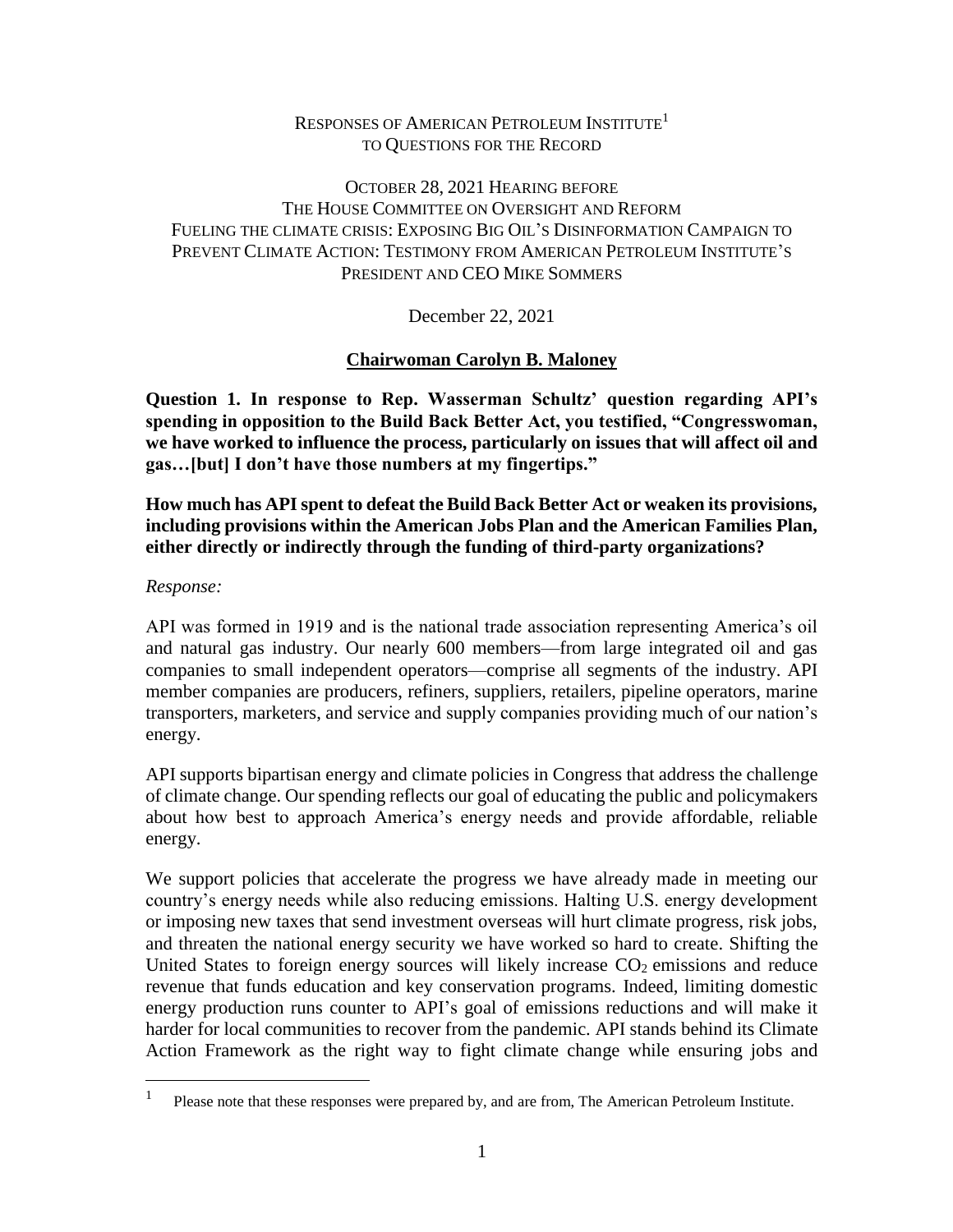national security. Energy demand is estimated to continue to rise—especially as the economy recovers from the COVID-19 pandemic. In recent months, global energy supplies have failed to keep pace with growing demand, resulting in lower inventories and higher prices. We have seen the highest prices for crude oil, gasoline, and natural gas since 2014. Higher energy prices directly impact Americans' day-to-day lives because these prices impact manufacturing, packaging, and shipping costs throughout the supply chain, ultimately resulting in higher prices for consumer products.

Gasoline and other energy costs are a key pressure point for household budgets. Inadequate energy supplies will likely further strain individual households, erode consumers' broader purchasing power, and threaten jobs as well as the broader economic recovery, contributing to inflationary pressure. Higher heating bills combined with the effects of inflation will disproportionately impact low-income households. With sensible policies that support domestic oil and natural gas production, we can mitigate over-reliance on oil produced outside the United States. Such over-reliance also imperils our economic and national security.

API's advocacy spending is publicly disclosed on API's Lobbying Reports and is just a small part of the work that API is doing on behalf of the industry. In Q3 2021, API spent \$1,250,000.00 in lobbying related expenses covering a host of issues, including, in part, addressing API's concerns around certain energy provisions of HR 5476, the Build Back Better Act.

In addition to the information contained in API's Q3 2021 Lobbying Report, API has already produced, in response to the November 8, 2021 subpoena, over 1,200 pages of documents describing API's spending on advocacy activities. API continues to produce documents responsive to this request as part of our response to the Committee's subpoena. We respectfully direct the Chairwoman to these documents.

**Question 2. Please provide a list of all funding provided by API to individuals, foundations, advocacy organizations, business associations, research institutions, or policy institutions, including funding intended to be transferred to other entities, from 1991 to the present for any projects or activities related to the science, policy, or advocacy associated with climate change.**

> **a. In particular, please provide (1) the identity of the individuals or organizations that received funding, (2) the amounts of funding and the dates it was provided, and (3) a description of the activity that was funded and the results sought or achieved.**

### *Response:*

In response to the November 8, 2021 subpoena, API has already produced over 1,200 pages of financial documents, including our Form 990s, which we produced for the period covered by the subpoena and are also publicly available for the last 16 years. These documents describe API's spending on advocacy activities. Within API's Form 990s, the Schedule Is provide detailed information about the foundations, advocacy organizations,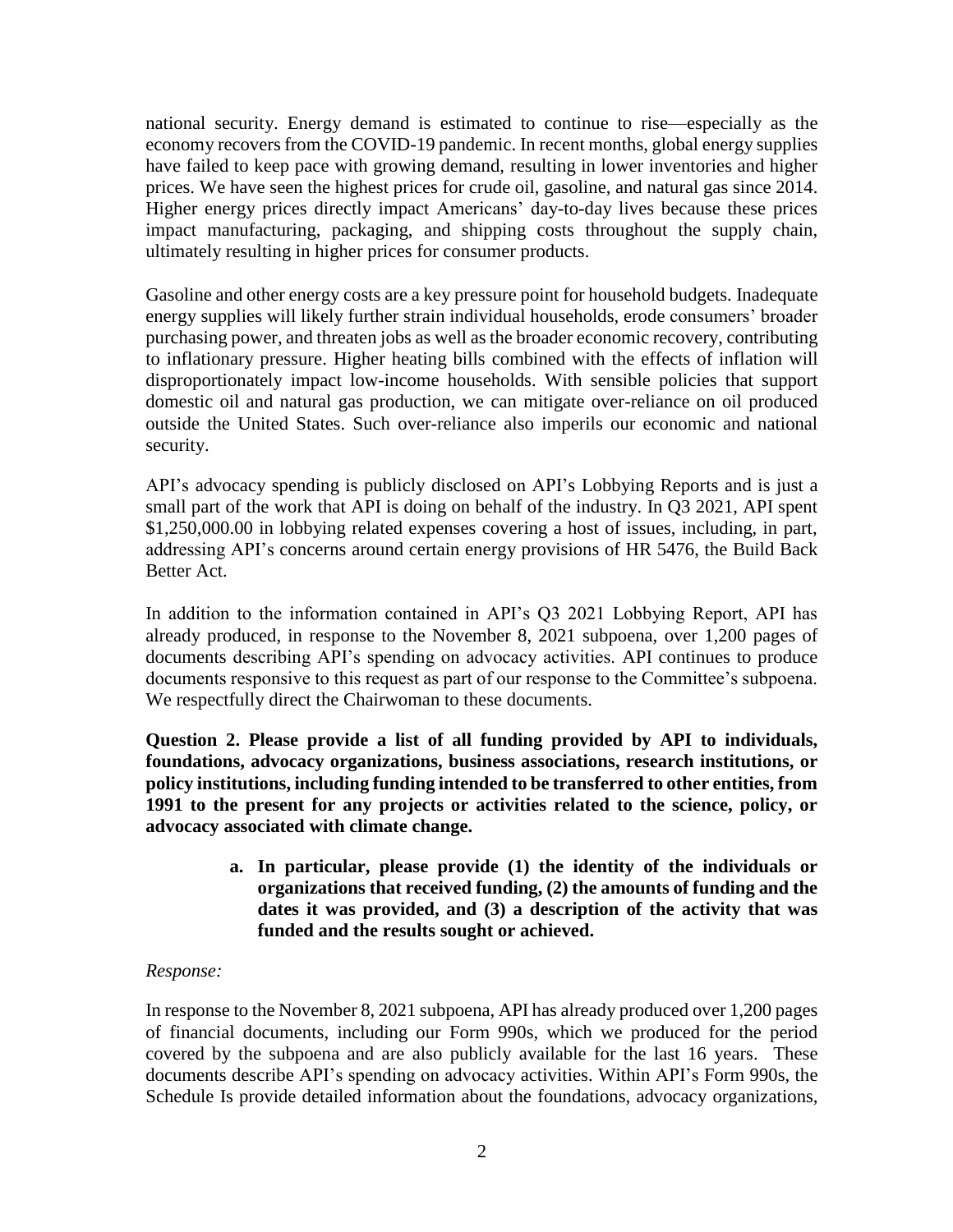business associations, research institutions, and policy institutions to which API has provided funding. We respectfully direct the Chairwoman to the documents API has produced and is producing in response to the Committee's subpoena, as well as the publicly available documents.

**Question 3. Please provide accounting records including corporate ledger or journal entries, invoices, checks, receipts, and other supporting documentation showing any and all funds provided by API to any groups or organizations that have publicly rejected or continue to publicly reject climate science, from 1991 to the present, including (1) the amount of such funding and (2) the date(s) such funding was provided.**

#### *Response*:

API provides funding to organizations for numerous reasons, not specifically for an organization's position on climate. As Mr. Sommers testified, API recognizes that climate change is real. Industrial activity around the globe impacts the climate, and API is committed to working with our members to tackle climate change.

Further responses regarding the production of documents are contained in API's response to Question 2 above.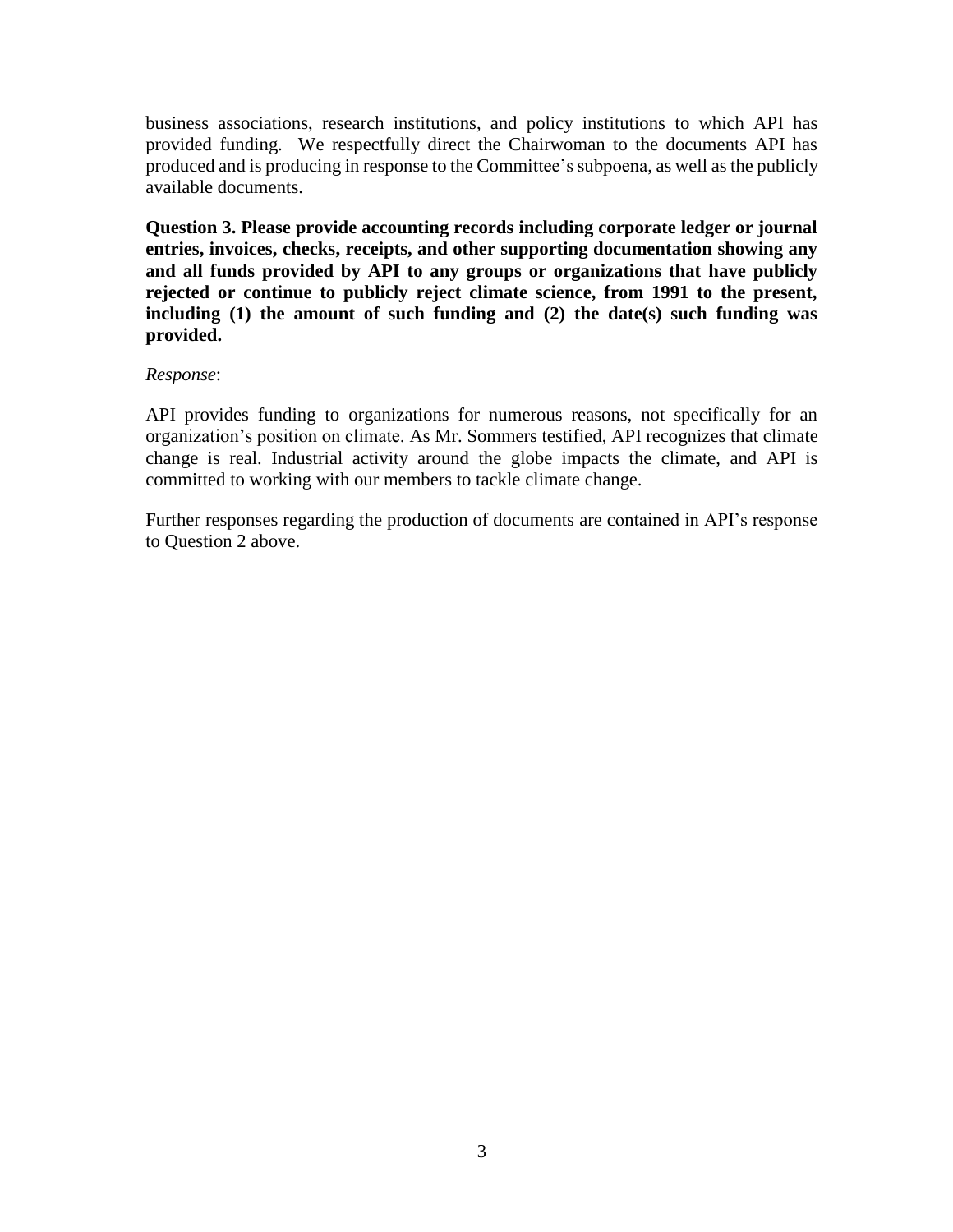### **Chairman Ro Khanna**

**Question 1. In your written testimony to the Oversight Committee, you explain: "First, climate change is real. Second, industrial activity around the world impacts the climate. Third, America's oil and natural gas industry is meeting the climate challenge head-on." In an effort to shed further light on these assertions and API's recognition of climate change, please provide all internal memoranda, analyses, and reports prepared on behalf of API from 1991 to the present that:**

- **a. Contain predictions of possible negative impact of climate change or global warming on the planet, humans, or the organization's or member companies' business activities; or**
- **b. Evaluate the veracity or scientific validity of public-facing API statements related to the reality or effect of climate change or global warming on the planet, the human race, or the organization's or member companies' business activities.**

#### *Response:*

During over six hours of testimony, Mr. Sommers engaged with Members of the Committee in a forthright discussion on climate policy. In that testimony, Mr. Sommers reiterated API's commitment to reducing emissions while continuing to produce reliable, affordable energy. API's focus is to be part of the climate solutions for today and for the future.

In response to the November 8, 2021 subpoena, API has already produced nearly 300 pages of issue papers related to CCUS, methane, flaring, and refinery energy efficiency, as well as documents related to the drafting of API's Climate Action Framework. To date, API has also produced over 1,200 pages of API Board and executive meeting minutes and associated emails and documents discussing API's climate policies. API continues to produce documents responsive to the subpoena that are also responsive to this request. We respectfully direct the Chairman to these documents.

**Question 2. Please provide all documents from 1991 to the present related to concerns or objections raised by API employees, board members, or member companies about the veracity or scientific validity of public-facing API statements related to the reality or effect of climate change or global warming on the planet, humans, or the company's business activities.**

#### *Response:*

See Response to Question 1.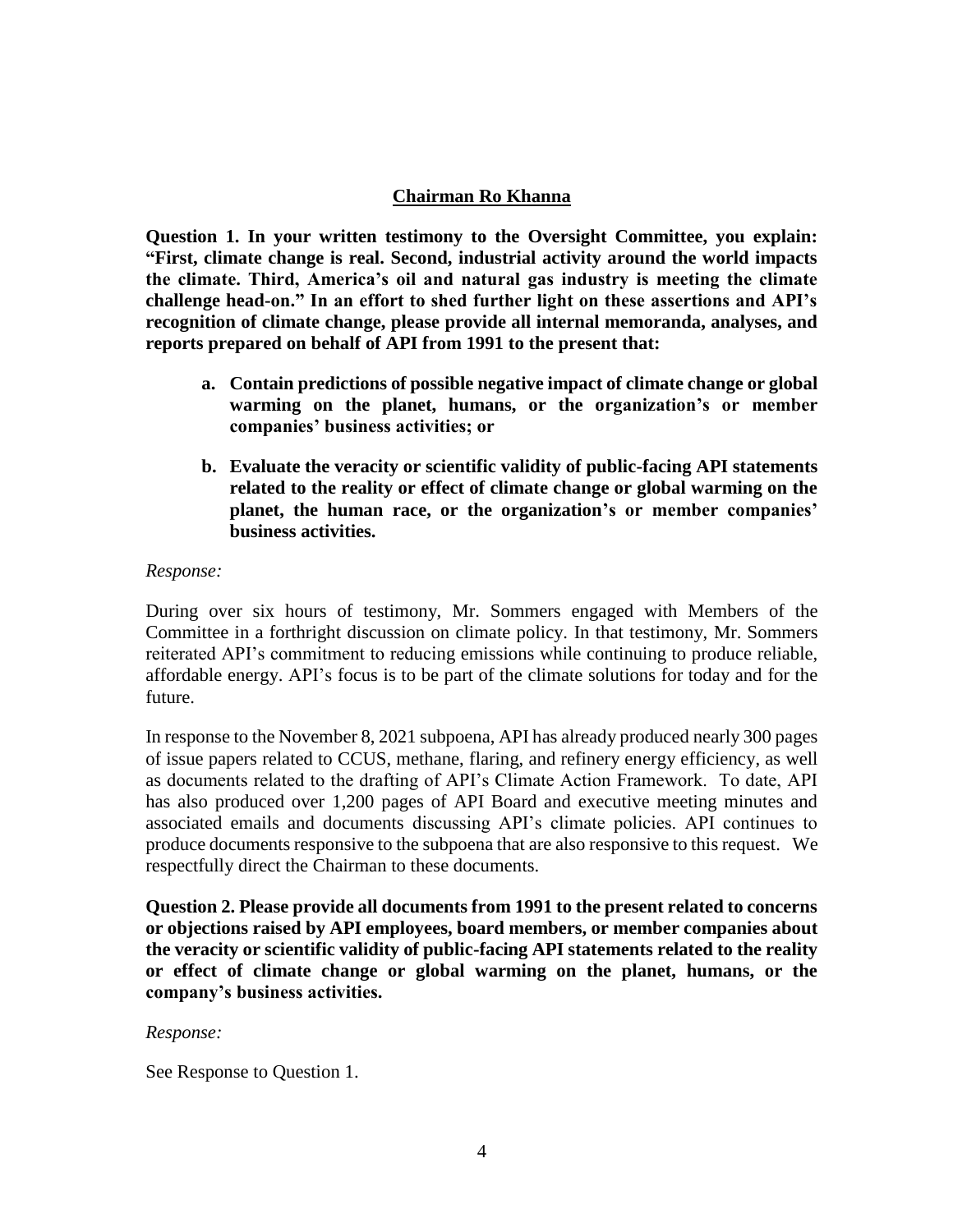**Question 3. In 2019, API hired the Washington Post's branded content arm, WP Creative Group, to promote the use of natural gas.**

- **a. What was the stated goal of the WP Creative Group ad campaign?**
- **b. How much did API pay WP Creative Group for the advertisements?**
- **c. Were API ads placed over articles that mentioned climate change or carbon emissions?**

## *Response:*

API's advocacy efforts, including its advertising, seek to inform people of all generations of the importance of American energy leadership, including on the environment. Education is a key part of our advocacy. That is why our advertisements are focused on participating in the debate around climate and energy policymaking and are grounded in government studies and independent analyses.

In 2019, API worked with the *Washington Post* Creative Group to publish an Op-Ed by Mike Sommers: "Tackling Climate Change with a Collaborative Approach." Articles like the one published in the *Washington Post* accurately describe the work the industry is doing to address climate change.

Across all platforms, API's spending on advertising reflects our goal of educating the public and policymakers about which policies are better—or worse—for addressing the challenges of climate change while providing affordable, reliable energy.

The other information sought by the Committee falls within the category of core First Amendment information that courts have found to be subject to privilege. This includes, but is not limited to, API's internal campaign communications, political strategy documents, and non-public lobbying communications. As described in prior correspondence with the Committee, these materials implicate important First Amendment protected speech and associational activity.

**Question 4. The Transportation Fairness Alliance (TFA) was founded by API in 2020 to oppose electric vehicle subsidies, and the public relations firm FTI Consulting manages the group.**

- **a. How much money did API spend on TFA?**
- **b. Did FTI Consulting help execute or coordinate API's lobbying campaign against electric vehicle charging infrastructure in Massachusetts, Illinois, Iowa, and Maryland in 2019?**
- **c. What were the stated deliverables agreed to by FTI Consulting when TFA was created?**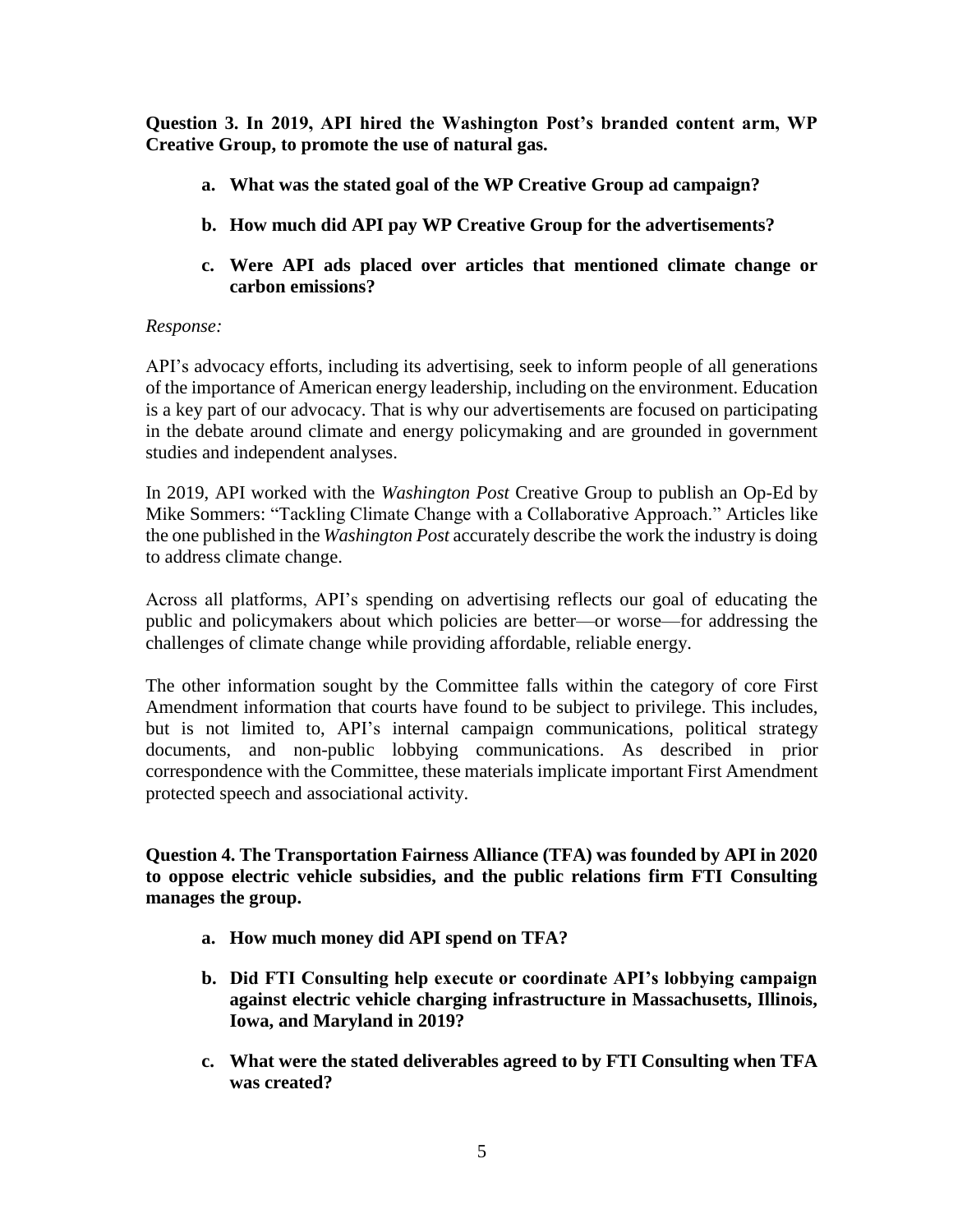### *Response:*

API partners with various organizations across an array of industries. API was one of several members of the Transportation Fairness Alliance ("TFA"). The TFA is no longer in operation, although API continues to regularly work with former TFA members to discuss legislation and other issues relevant to the industry.

We as an organization support all forms of energy, including the rapid advancement of electric vehicles. But API strongly believes in avoiding subsidies, such as federal and state income tax credits, for the purchase of electric vehicles and tax credits for the installation of electric charging infrastructure that create an uneven playing field and distort free markets. According to a study by the University of California Berkeley faculty*,* clean energy "tax expenditures have gone predominantly to higher-income Americans. . . . The most extreme is the program aimed at electric vehicles, where we find that the top income quintile has received about 90% of all credits."

## **Question 5. Did API have any role in funding the Empowerment Alliance, a group that promotes natural gas?**

## *Response:*

API is not aware of any funding that it has provided to the Empowerment Alliance.

**Question 6. In 2019, an IRS inspector general investigation revealed that ten taxpayers claimed 99.9% of the 45Q tax credits between 2010 and 2019. The investigation revealed that [f]or TYs 2010 through 2019, a total of \$893,935,025 (87 percent) worth of I.R.C. § 45WQ credits were claimed by these 10 taxpayers when they were not in compliance with the EPA [Environmental Protection Agency] (i.e., they did not have an approved MRV Plan in place at the time the credit was claimed).**

- **a. Which of your members are among the ten companies that claimed 99.9% of the 45Q tax credits between 2010 and 2019?**
- **b. Since 2010, how much oil has been produced by your member companies as a result of the 45Q tax credit on downstream capture of CO2 for enhanced oil recovery operations?**
- **c. How much of planned oil production in the United States over the next decade is expected to be produced via enhanced oil recovery?**
- **d. How much will the existence of 45Q increase production over a baseline without the tax credit?**

### *Response:*

API is a trade association and does not collect this type of information from its members.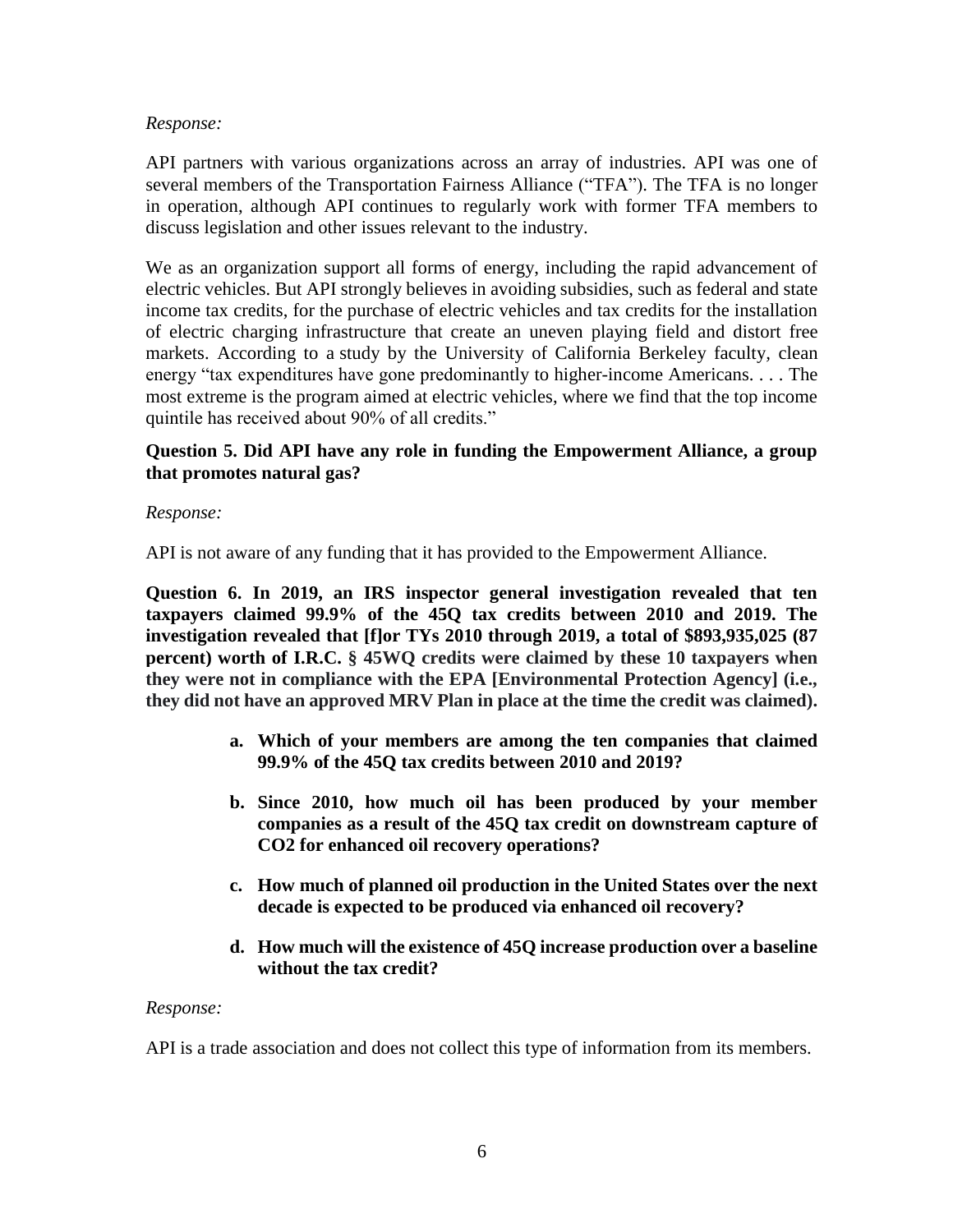## **Representative Cori Bush**

## **Question 1. Did you know before 1988 that communities of color would be hit earliest and disproportionately hard by climate change? Before 1980?**

#### *Response:*

API strongly believes that all people should be treated fairly, regardless of race, color, creed, sex, age, disability, national origin, religion, or genetic information. Our members have played, and will continue to play, a significant role in reducing greenhouse gas ("GHG") emissions that contribute to climate change. And we will continue to work with local communities and policymakers to develop new approaches and new policies to achieve a diverse and broad set of energy solutions.

The natural gas and oil industry is essential to supporting a modern standard of living for all by ensuring that communities have access to affordable, reliable, and cleaner energy, and we are committed to working with local communities and policymakers to promote these principles across the energy sector. Our top priority remains public health and safety, and many of our member companies have well-established policies in place for proactive community engagement and feedback aimed at fostering a culture of trust, inclusivity, and transparency.

### **Question 2. Do you have modeling that has not been shared that suggests that certain places would and will flood and burn?**

*Response:*

API has not conducted such modeling.

## **Question 3. Is an oil refinery more likely to be sited in a predominantly Black or a predominately white community?**

#### *Response:*

Our industry is working every day to be a good neighbor and have a positive impact in local communities. We are committed to supporting constructive interactions among the industry, regulators, and surrounding communities that may be disproportionately impacted and to addressing any potential inequitable effects.

Energy development provides significant socio-economic benefits to neighboring communities, including local job creation, competitive wages, supply chain development, consumer savings, and billions in government revenue that funds education, conservation, infrastructure, and other public services. Many member companies have made socioeconomic commitments, such as providing access to employment and apprenticeship programs, investing in STEM education and local youth programs, procuring local goods and services, improving infrastructure, and developing local businesses and workforce skills. And API and our member companies are dedicated to finding ways to work with the communities in which our industry operates to support engagement with residents and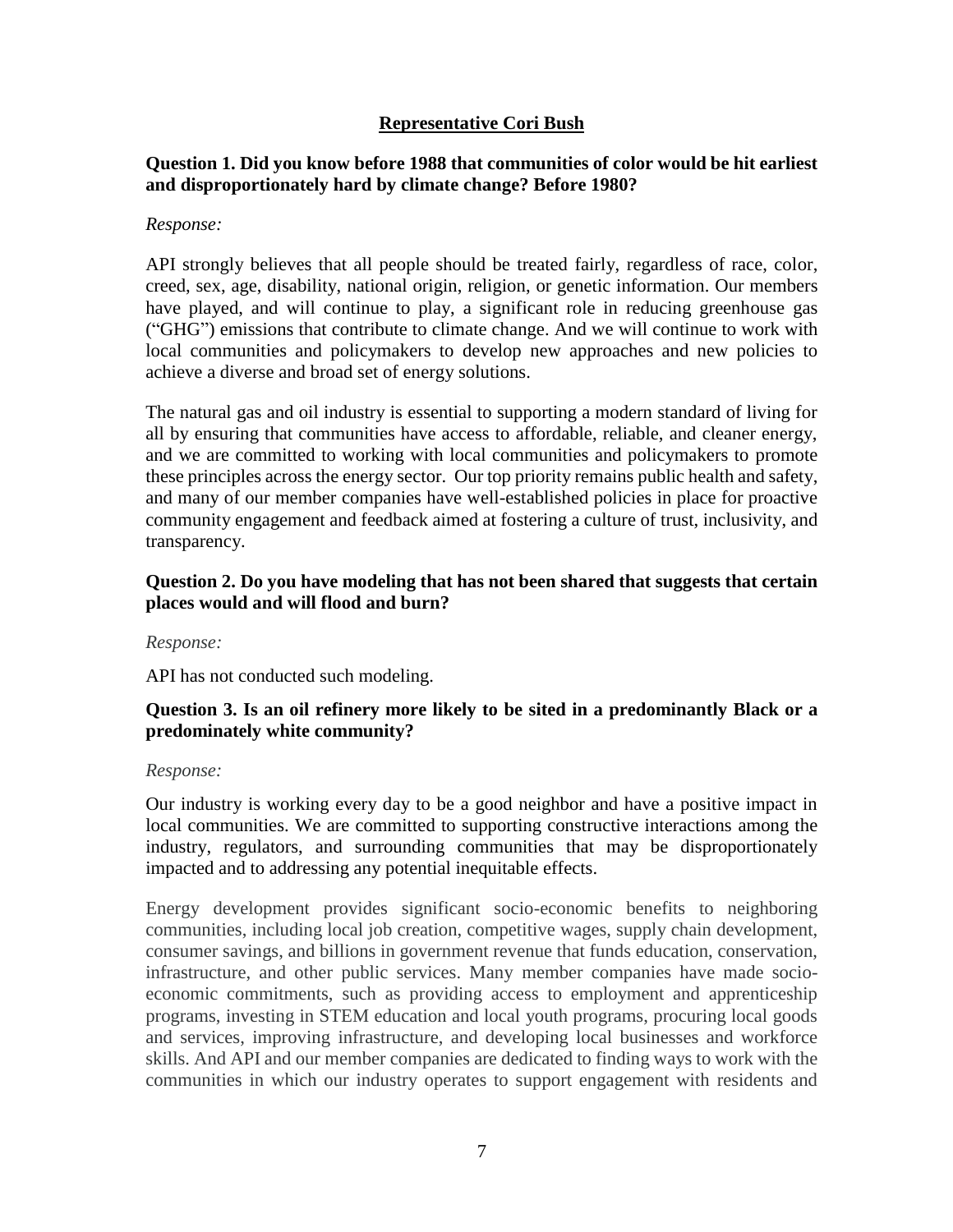address industry and community issues such as water quality, road safety, and emergency response.

## **Question 4. Have you ever targeted people of color with marketing campaigns on climate change and energy of any sort?**

## *Response:*

API directs its advocacy efforts to the public, Congress, the Executive Branch, state and local governments, and the media. We engage in advocacy, including advertising, in key battleground states to provide balance to the energy debate, and we seek to inform all people of the importance of American energy leadership.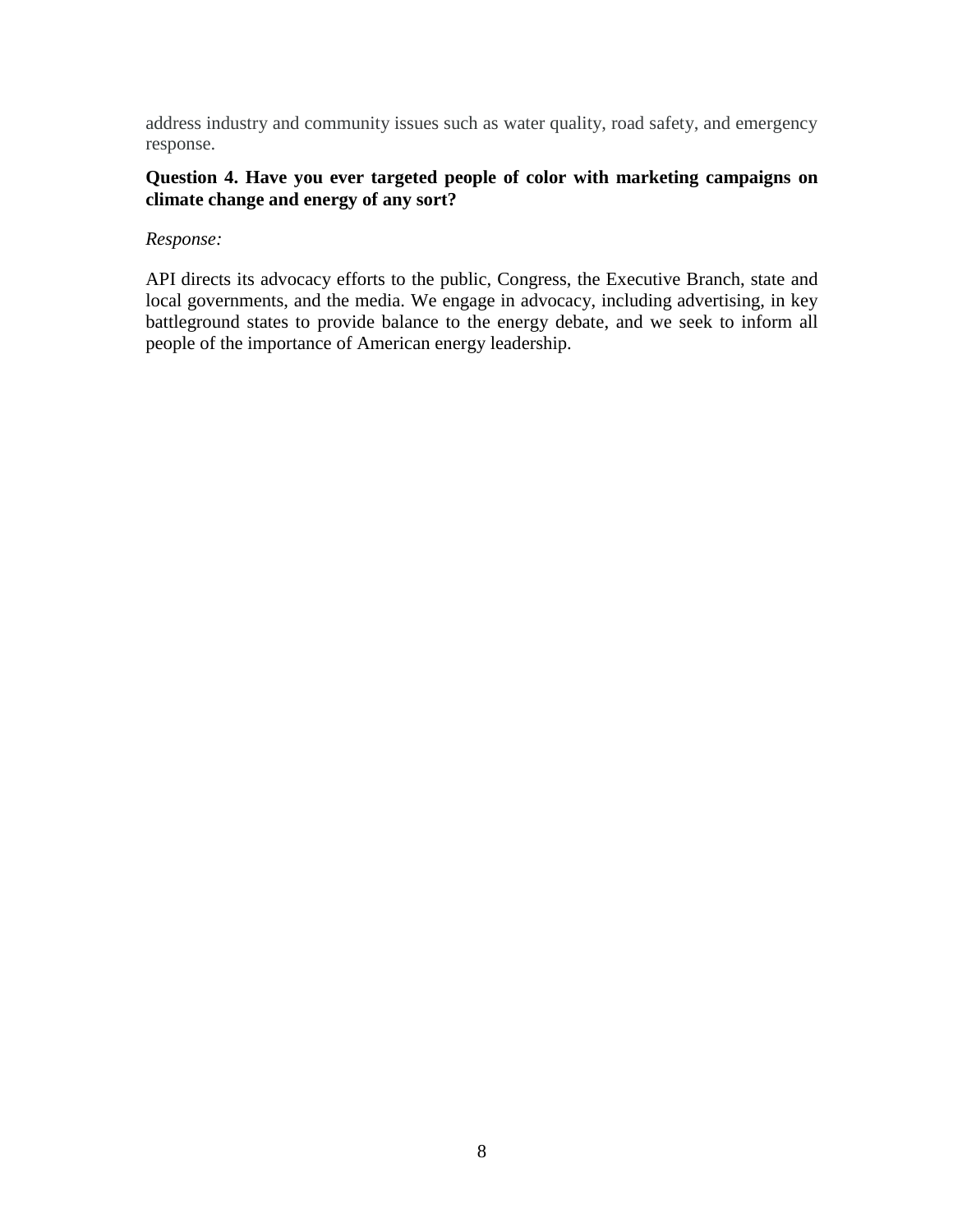### **Representative Ilhan Omar**

**Question 1. Could you please confirm if you were aware of the GCSCT memorandum before the hearing? Did you review the memorandum, or any of the other documents cited in your letter of invitation, in preparing for the hearing?**

**Question 2. Now that you have read it, did GCSCT achieve victory as laid out in the action plan?**

**Question 3. If not by the GCSCT itself, was victory achieved—as laid out in the action plan—by other actors, including but not limited to the co-contributors to the action plan?**

**Question 4. Do the activities and messages described in the GCSCT memorandum align with API's internal understanding of climate change in 1998?**

#### *Responses to Questions 1-4:*

Because answers to these questions are related, we have grouped together our responses to Questions 1, 2, 3, and 4.

At API, we recognize climate change is real. Humans are contributing to changing the climate, but America's natural gas and oil industry is meeting the climate challenge headon. A strong oil and natural gas industry is essential to the vitality of our nation's standard of living.

Under Mr. Sommers' leadership, API has developed a policy framework, the Climate Action Framework, which aims to achieve both affordable, reliable energy and further emissions reductions. This framework recognizes and focuses on the present challenges of meeting the world's growing need for energy while simultaneously ushering in a lowercarbon future. This fundamental undertaking is the opportunity of our time, and API is committed to working with the industry, consumers, and the government to craft solutions that further reduce emissions while providing affordable, reliable energy. API's Climate Action Framework represents our industry's commitment to lead the way in producing energy essential to economic development and lowering GHGs consistent with the goals of the Paris Agreement. We believe we can achieve both by working with government and other stakeholders. In fact, we believe that no one is better positioned or better equipped than the natural gas and oil industry to provide the energy that makes modern life possible while meeting the climate challenge.

The information requested in the questions above fall outside the scope of the subpoena, and, as noted, we are prioritizing the collection, review, and production of documents responsive to the Committee's subpoena.